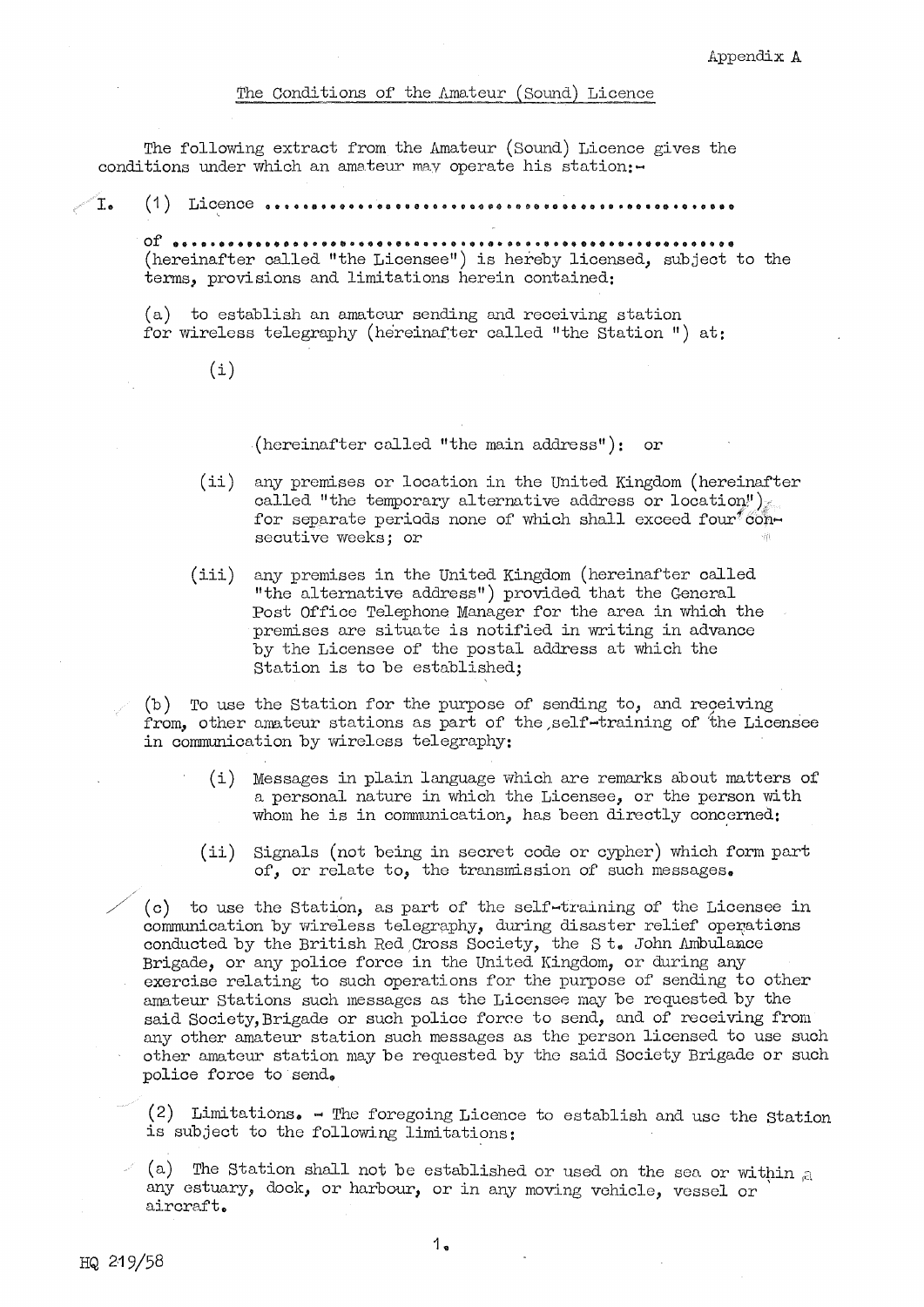$(b)$  The Station shall be used only with emissions which are of the classes specified in the Schedule hereto and are within the frequency bands specified in the Schedule in relation to those respective classes of emission, and with a power not exceeding that specified in the Schedule hereto in relation to the class of emission and frequency band in use at the time.

(c) The Station shall be operated only (i) by the Licensee personally, or (ii) in the presence of and under the direct supervision of the Licensee, by any other person who holds a wireless telegraphy licence issued by the Postmaster General to use another amateur station or who holds an Amateur Radio Certificate issued by the Postmaster General.

( d) Messages shall not be broadcast to annteur stations in general, but shall be sent only to amateur stations with which communication is established separately and singly, or to groups of particular amateur stations with which communication is established collectively ..

 $2e^{\frac{1}{2}}$  International requirement - The Licensee shall observe and comply with the relevant provisions of the Telecommunication Convention.

# 3. Frequency Control and Measurement

 $(1)$  A satisfactory method of frequency stabilisation shall be employed in the sending apparatus.

( 2) Equipment for frequency measurement shall be provided capable of verifying that the sending apparatus is operating with emissions within the authorized frequency bands.

### 4. Non-Interference

 $(1)$  The apparatus comprised in the Station shall be so designed, constructed, maintained and used that the use of the station does not cause (a) any avoidable interference with other amateur stations or  $(b)$  any interference with any other wireless telegraphy.

(2) When telegraphy (as distinct from telephony) is being used, arrangements shall be made to ensure that the risk of interference due to key clicks being caused to other wireless telegraphy is eliminated. At all times, every precaution shall be taken to gvoid over-modulation, and to keep the radiated energy within the narrowest possible frequency bands having regard to the class of emission in use. In particular, the radiation of hannonics and other spurious emissions shall be suppressed to such a level that they cause no interference with any wireless telegraphy. Tests shall be carried out from time to time to ensure that the requirements of this paragraph are met.

 $(3)$  The use of spark sending apparatus is specifically forbidden.

 $5.$  Operators and access to Apparatus  $-$  The Licensee shall not permit or suffer any unauthorised person to operate the Station or to have access to the apparatus comprised therein. The Licensee shall ensure that persons operating the Station shall observe the terms, provisions and linn tations of this Licence at all timese

#### $6.$ Log

 $(1)$  A record shall be kept in a book (not loose-leaf) showing the following:

- $(a)$ Date.
- $(b)$ Time of commencement of calls made from the Station.
- $(c)$  Call signs of the stations from which messages addressed to the Station are received or to which messages are sent, times of establishing and ending communication with each station, and the frequency or, frequencies and class or classes of emission in each case.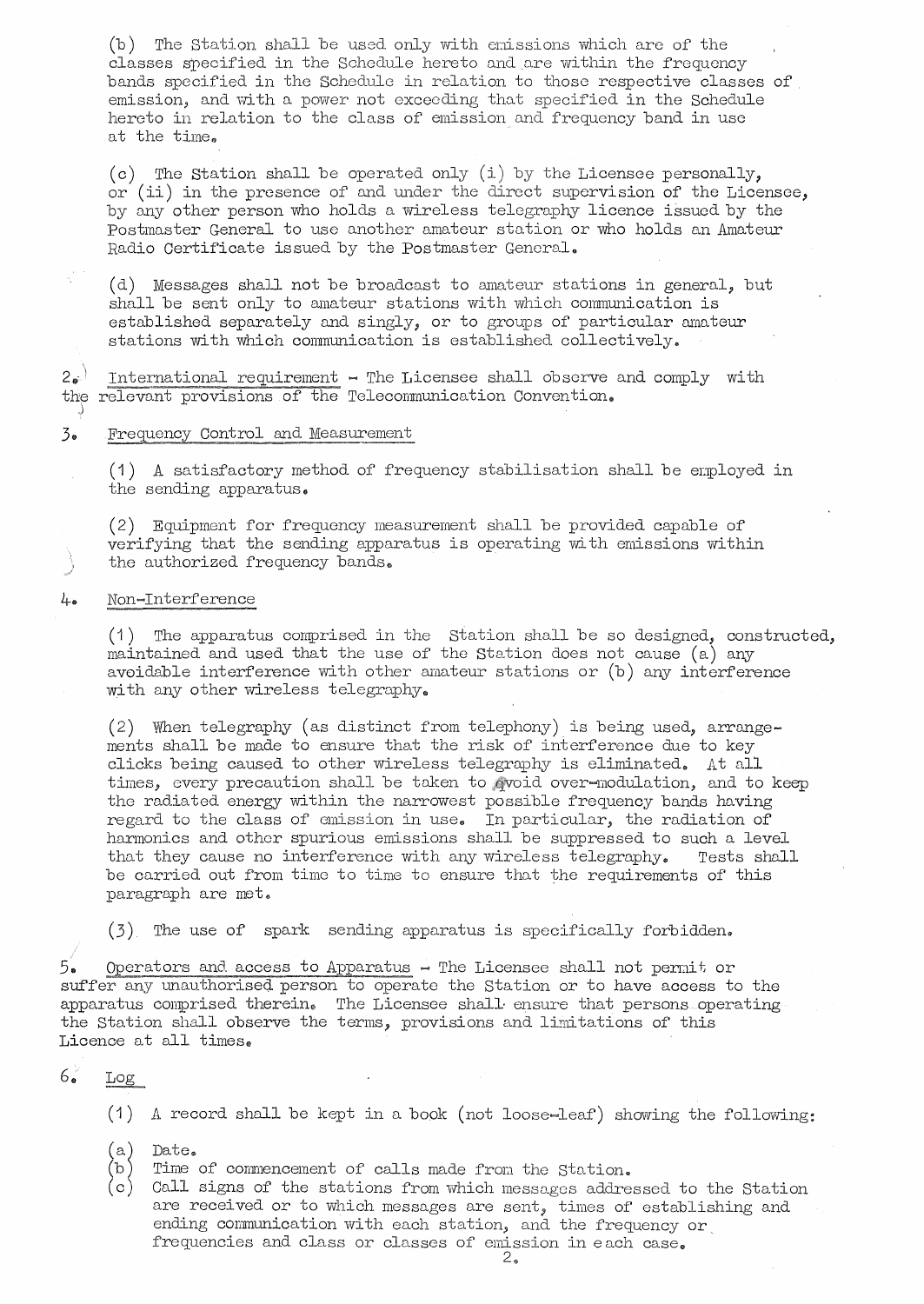(d) Time of closing down the Station.

All times shall be stated in G.M.T. No gaps shall be left between entries and all entries shall be made at the time of sending and receiving.

(2) If the Station is at any time operated by a person other than the Licensee (see clause 1 (2) (c)) the log shall be signed by that person with his full name, and the call sign of the station which he is licensed to use or (if there is no such station) the number of his Amateur Radio Certificate shall be shown.

 $\sqrt{7}$ . Receiver  $\rightarrow$  The Station shall be equipped for the reception of messages sent on the frequency or frequencies, and by means of the class or classes of emission, which are in current use at the Station for the purpose of sending.

 $8.$  Retransmission of recorded messages  $-$  Messages addressed to the Station from any amateur station with which the Licensee is in communication may be recorded and retransmitted in accordance with this Licence, provided that the retransmission is intended for reception by the originating· station only, and that the call sign of that station is not included in the retransmission.

# 9. Call sign and notification of location

 $\vert$ 

<sup>1</sup>( 1) The call sign mentioned on the first page of this Licence shall be used when the Station is operated at the main address or at the alternative address. When the Station is used at the temporary alternative address or location the suffix " $/A$ " shall be added to the call sign. No abbreviated form of a call sign may be used.

(2) The call sign, which may be sent either by morse telegraphy at a speed not greater than 12 words per minute or by telephony if the Station is authorised to use telephony, shall be sent for identification purposes at the beginning and at the end of each period of sending, and whenever the'sending frequency is changed.

 $(3)$  When telephony is used, the letters of the call signs may be confirmed by the pronouncement of well-known words of which the initial letters are the same as those in the call signs; but words used in this manner shall not be of a facetious or objectionable character.

 $(4)$  When the Station is used at the temporary alternative address or location, particulars of the address or location shall be sent at the beginning and end of the establishment of communication with each sparate amateur station, or at intervals of half an hour, which ever is the more frequent.

10. Inspection - The Station, Licence, and Log shall be available. for inspection at all reasonable time by duly authorised officers of the Post Office.

11. Station to close down The Station shall be closed down at any time on the demand of an officer of the Post Office.

12. Period of Licence, Renewal, Revocation, and Variation - This Licence shall continue in force for one year from the date of issue, and thereafter so long as the Licensee pays to the Postmaster-General in advance in each year on or before the anniversary of the date of issue the renewal fee prescribed by or under the regulations for the time being in force under section 2(1) of the Wireless Telegraphy Act, 1949: provided that the Postmaster-General may at any time after the date of issue (i) revoke this Licence or vary the terms, provisions or limitations thereof by a notice in writing served on the Licensee.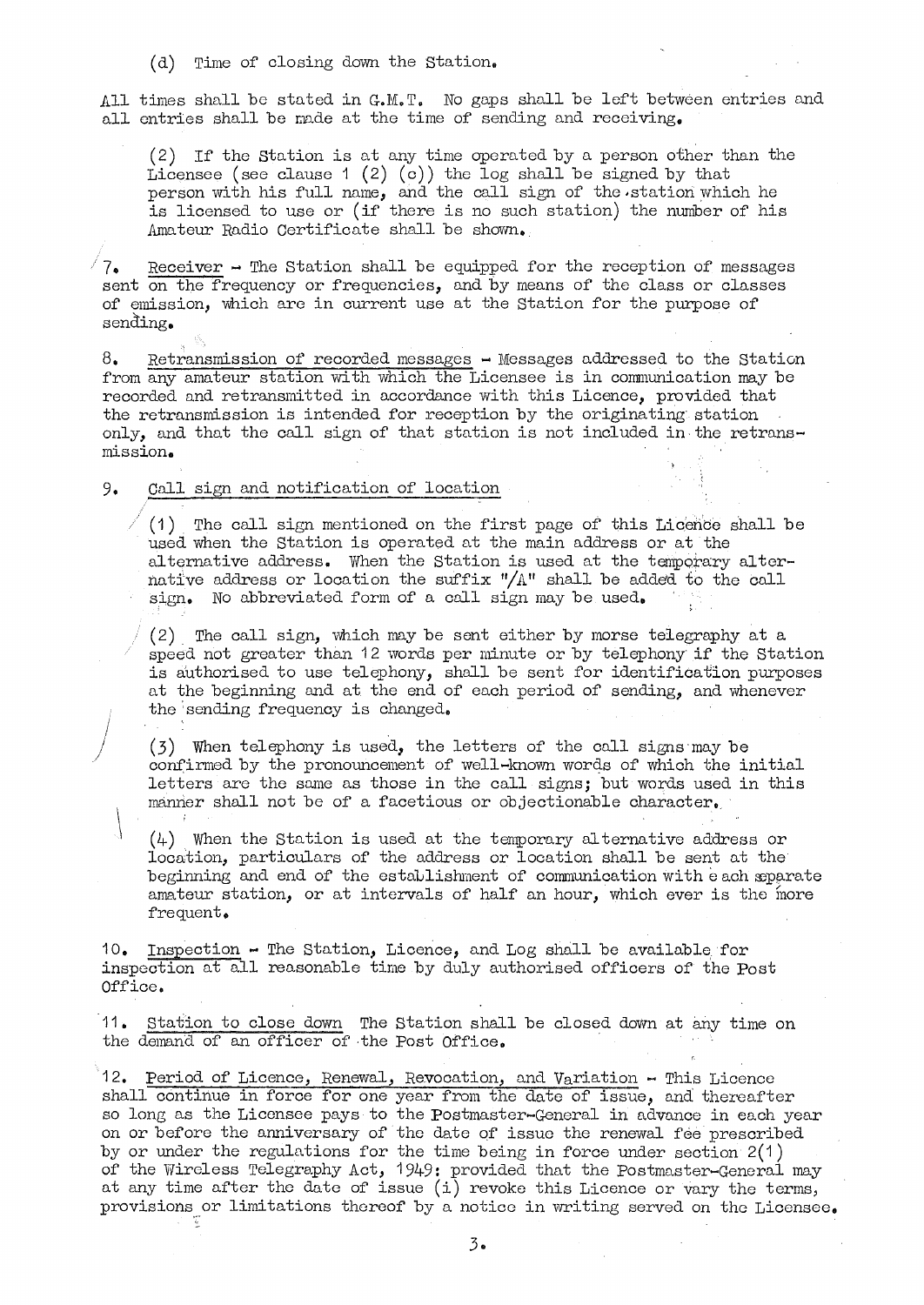or by a general notice published in the London, Edinburgh, and Belfast Gazettes, or in a newspaper published in London a newspaper published in Edinburgh and a newspaper published in Belfast addressed to all holders of Amateur (Sound) Licences (ii) revoke this Licence by a general notice published by being broadcast by the British Broadcasting Comporation addressed to all holders of Amateur (Sound) Licences. Any notice given under this clause may take effect either forwith or on sucb subsequent date as may be specified in the notice.

 $13<sub>e</sub>$ This Licence is not transferable.

 $14\bullet$  Return of Licence  $\sim$  This Licence shall be returned to the Postmaster General when it has expired or been revoked.

 $15.$  Previous Licences Revoked - Any licence, however described, which the Postmaster General has previously granted to the Licensee in respect of the Station is-hereby revoked.

### $16*$  Interpretation

 $(1)$  In this Licence;

the expressions "messages" and "signals" do not include vis ual images sent by television, facsimile transmission, or other means; the expression "remarks about matters of a personal nature" does not include messages about business affairs;

tho expression "the Telecommunication Convention" means the International Telecommunication, Convention signed at Buenos Aires on the 22nd day of December, 1952, and the Radio Regulations and Additional Radio Regulations in force thereunder, and includes any Convention and Regulations which may from time to time be in force in substitution for or in amendment of the said. Convention or the said Regulations;

the expression "the United Kingdom" means the United Kingdom of Great Britain and Northern Ireland, the Isle of Man and the Channel Islands;

and, except where the context otherwise requires, other words and expressions have the same meaning as they have in the Wireless Telegraphy  $Act_{1}$  1949, or in the Regulations made under Part I thereof.

(2) Nothing in this Licence shall be deemed. to authorise the use of the station for business, advertisement, or propaganda purposes or (except as provided by clause  $1(1)(c)$  hereof) for the sending of news or messages of or on behalf of, or for the benefit or information of, any social, political, religious or commercial organisation, or anyone other than the Licensee or the person with whom he is in communication.

The following notes appear on the back of the licence for the guidance and information of licensees:-

---·----·-·---------

(a) The Postmoster-General should be notified promptly of any change in the address of the Licensee. Except as provided below, correspondence should be sent to the Postmaster-General, Radio Services Department, General Post Office, London, E.C.1.

(b) Remittances and correspondence about payments to the Postmaster-General required under this Licence should be sent to the Accountant General's Department, General Post Office, London, E.C.1. It is unnecessary to send the Licence when making remittances.

 $(c)$  If the Station is situated within half a mile of the boundary of any aerodrome, the height of the perial or any mast supporting it must not exceed 50 feet above the ground level. An aerial which crosses above or is liable to fall or to be blown on to any overhead power wire (including electric